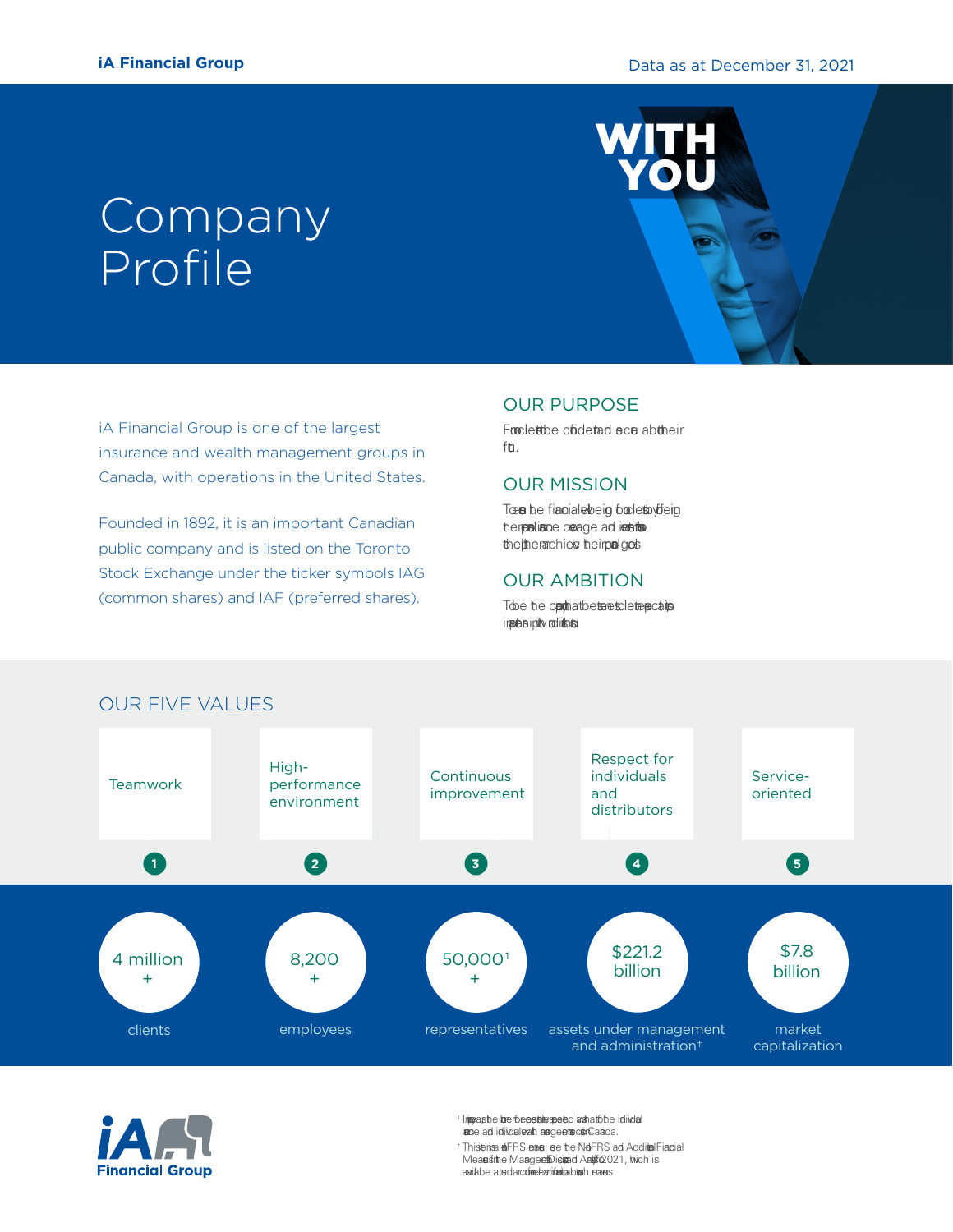### SUSTAINABLE GROWTH

In Canada, iA Financial Group has four main lines of business: Individual Insurance and Individual Wealth Management, which address the needs of retail customers; and Group Insurance and Group Savings and Retirement, which address the needs of groups and businesses. A fifth line of business comprises the company's US Operations.

#### **Financial strength and shareholder return**

We have a bool balance beet and a boolebt aito that pressilly geat anial eibility. Our capital problem of every capital position is even in the capital series of the contract and we make an busily a b-empective, al othich **suport of the strategy. In addition.**<br>Companyation ibed the gar2021 where the targetage at 134%.

#### **IAG stock performance**

Since initial public o ering on February 3, 2000, through December 31, 2021

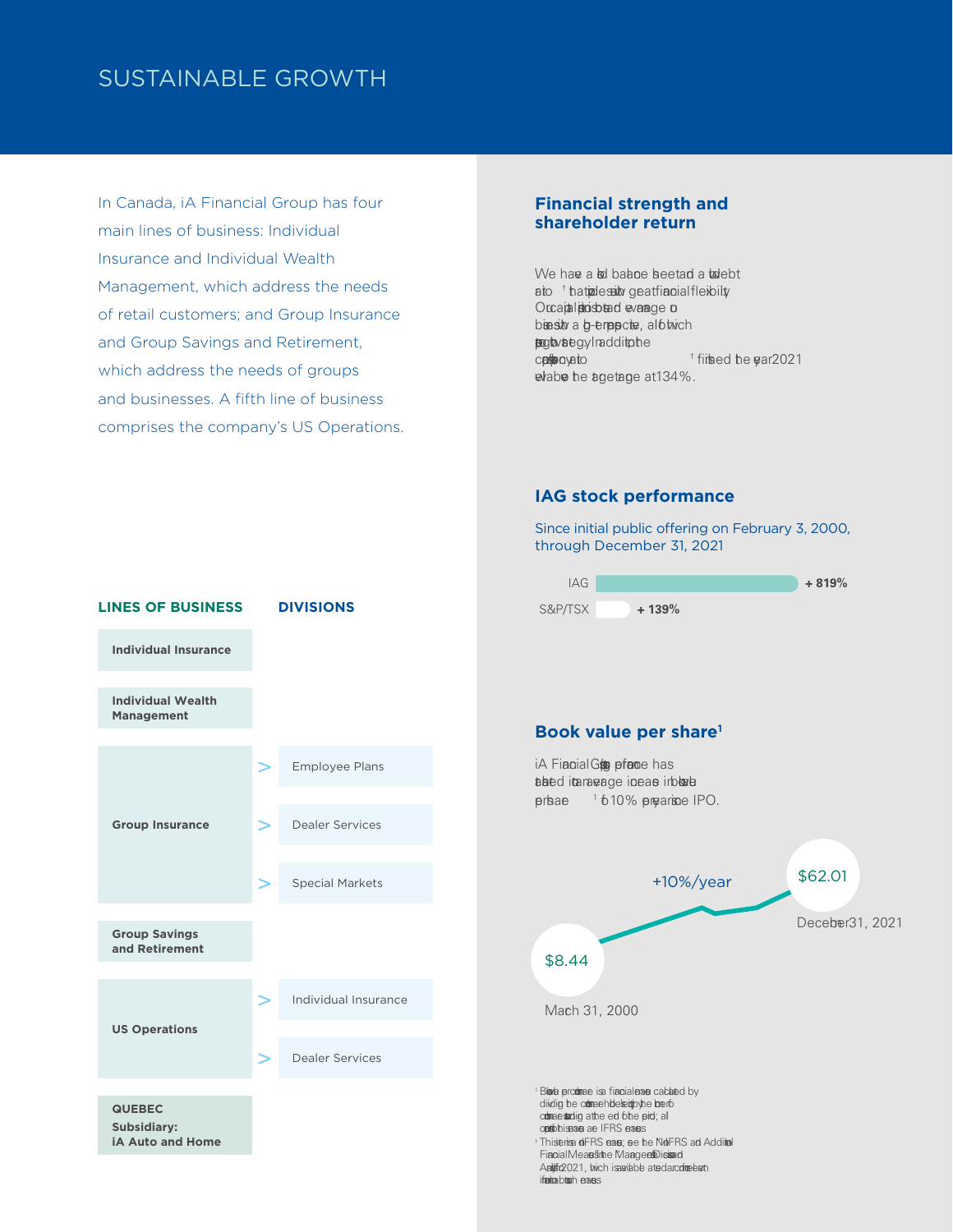### FINANCIAL HIGHLIGHTS

#### **Net income attributed to common shareholders**





### **Market share**

(Canada)

|                       | New business <sup>1</sup> |                 | In force $2$   |                 |
|-----------------------|---------------------------|-----------------|----------------|-----------------|
| Line of business      | Rank                      | Market<br>share | Rank           | Market<br>share |
| Idiidal Inne          | 4 <sup>h</sup>            | 11.0%           | 4 <sub>h</sub> | 9.8%            |
| IdiidalWealh Maageerh |                           |                 |                |                 |
| Segegaed fds          | 2d                        | 27.6%           | 3d             | 16.3%           |
| <b>Malfds</b>         | 16 <sup>h</sup>           |                 | 24h            | 0.7%            |
| 3<br>Golance Elge Pha | 5 <sup>h</sup>            | 7.4%            | 7 <sub>h</sub> | 3.9%            |
| GrSaigsad Reiteerth   | 3d                        | 12.3%           | 5 <sub>h</sub> | 4.7%            |

<span id="page-2-0"></span>

1 Filigraranded immetrifie, disbiltad citcal ib)sfoldiidal Inse,<br>grosesfoldiidalWealth Management agraanded profitiobersc

<span id="page-2-1"></span> $2$  Peinfoldidal Inde (Ife  $\overline{a}$ ad Groupe, as for order sectors  $\overline{a}$ 

<span id="page-2-2"></span> $3$  Maket  $650$  to  $1,000$  elgres

Soe: Laeta aibbe idgitable for CLHIA, Frase Group Econstruction and LIMRA

### **Assets under management (AUM) and administration (AUA) †**



#### **Net premiums, premium equivalents and deposits †** (\$Million)





#### **Credit ratings**

(as at December 31, 2021)

iA Financial Corporation Inc.

| Credit Agency | S&P | <b>DBRS</b><br>Morningstar |
|---------------|-----|----------------------------|
| leraito       |     |                            |

#### Industrial Alliance

Insurance and Financial Services Inc.

| <b>Credit Agency</b> | S&P | <b>DBRS</b><br>Morningstar | A.M. Best     |
|----------------------|-----|----------------------------|---------------|
| Fiacialogh           | AA- | AA<br>$\omega$             | $A+$<br>(Spip |

This entry different means; see the Non-IFRS and Addition Financial Means in the Managements of the Managements in the Managements of the Managements of the Managements of the Managements of the Managements of the Manageme Disiand Anlyfo2021, which is available at sedarcrime bartifinita blush erans.